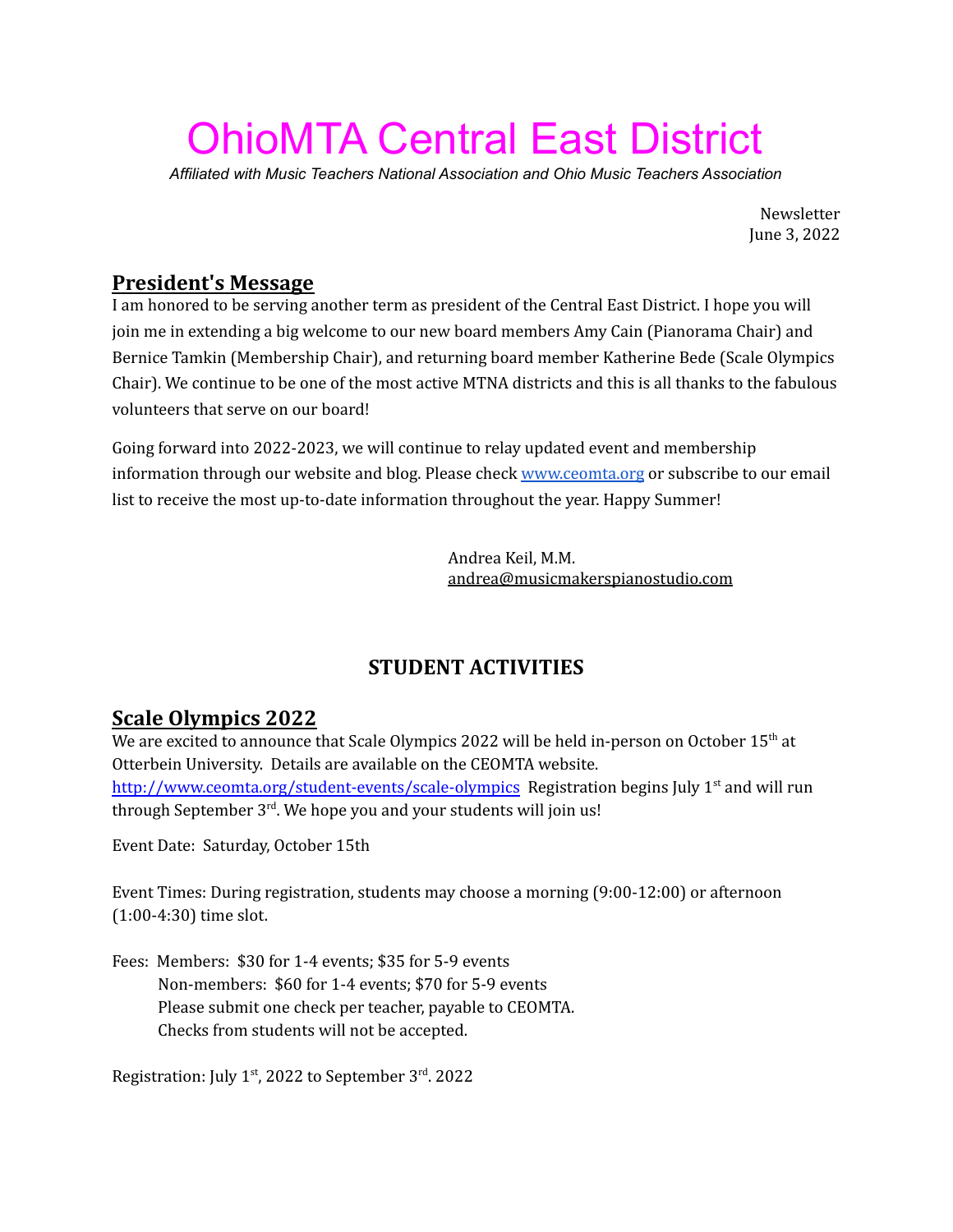- Teacher Training: New to Scale Olympics, or want to learn how to prepare students? In-person training will be held at Graves on Wednesday, June  $8^{\rm th}$ , at 10 a.m. and on Zoom on Tuesday, June 14<sup>th</sup>, at 10 a.m. Please RSVP for the Teacher Training to **[slwynia@sbcglobal.net](mailto:slwynia@sbcglobal.net).** If you plan to attend the Zoom training, mention that in your RSVP, and a Zoom link will be sent!
- Judge Training: In-person on September  $13^{\text{th}}$ , at 10 a.m. at Graves, and on Zoom at 10 a.m. on September 15<sup>th</sup>.

Registration will be done online through the CEOMTA website.

Events Offered: Scales, Cadences, Arpeggios, Triads, Harmonization, Transposition, Sight Reading, Theory, and Ear Training. Each event is offered at eight levels of difficulty as well as a preparatory level for young beginners. Students are awarded ribbons, based on points, for every event entered. All requirements for each level are detailed in the updated Scale Olympics Handbook, which is available for download on the CEOMTA website.

<http://www.ceomta.org/wp-content/uploads/2022/05/SO-Handbook-2022-RS.pdf>

## **Solo & Ensemble**

The last of the Solo & Ensemble Recitals, the Honors Recital, was held on Saturday, April 23, at 10:30 a.m., at Graves Piano & Organ Co. This recital presented the 2022 winners from two of our most prestigious events: Summer Music Study Scholarship Competitions and Buckeye Auditions. It was an amazing morning of great performances by these young artists! Congratulations!

The following artists were featured:

| Lilia Baldwin, piano (Columbus Piano Technicians Guild Scholarship Award &<br>CEOhioMTA Piano Scholarship Award) |
|------------------------------------------------------------------------------------------------------------------|
| Teacher: Janice Cook, NCTM                                                                                       |
| Max Brown, piano (CEOhioMTA Piano Scholarship Award)                                                             |
| Teacher: Suzanne Newcomb, NCTM                                                                                   |
| Joseph Guo, piano (Buckeye Auditions Elementary Piano Honorable Mention)                                         |
| Teacher: Nina Polonsky                                                                                           |
| Lila Hahn, piano (CEOhioMTA Piano Scholarship Award)                                                             |
| Teacher: Sharon Walton, NCTM                                                                                     |
| Melanie Klapper, piano (Solich Piano Scholarship Award, CEOhioMTA Piano                                          |
| Scholarship Award & Buckeye Auditions Elementary Piano Winner)                                                   |
| Teacher: Suzanne Newcomb, NCTM                                                                                   |
| Levi Li, piano (Buckeye Auditions Junior Piano Winner)                                                           |
| Teacher: Nina Polonsky                                                                                           |
| Cory Wu, piano (MTNA National Finalist-Piano Senior Division)                                                    |
| Teachers: Nina Polonsky/Kathleen Sadoff                                                                          |
| Sophia Wu, violin (Buckeye Auditions Junior Strings Winner)                                                      |
| Teachers: Tatiana V. Hanna/Leonid Polonsky                                                                       |
| Lilya Zhang, piano (Hilliard Music School Scholarship Award, CEOhioMTA Piano                                     |
| Scholarship Award & Buckeye Auditions Elementary Piano Alternate)                                                |
| Teacher: Nina Polonsky                                                                                           |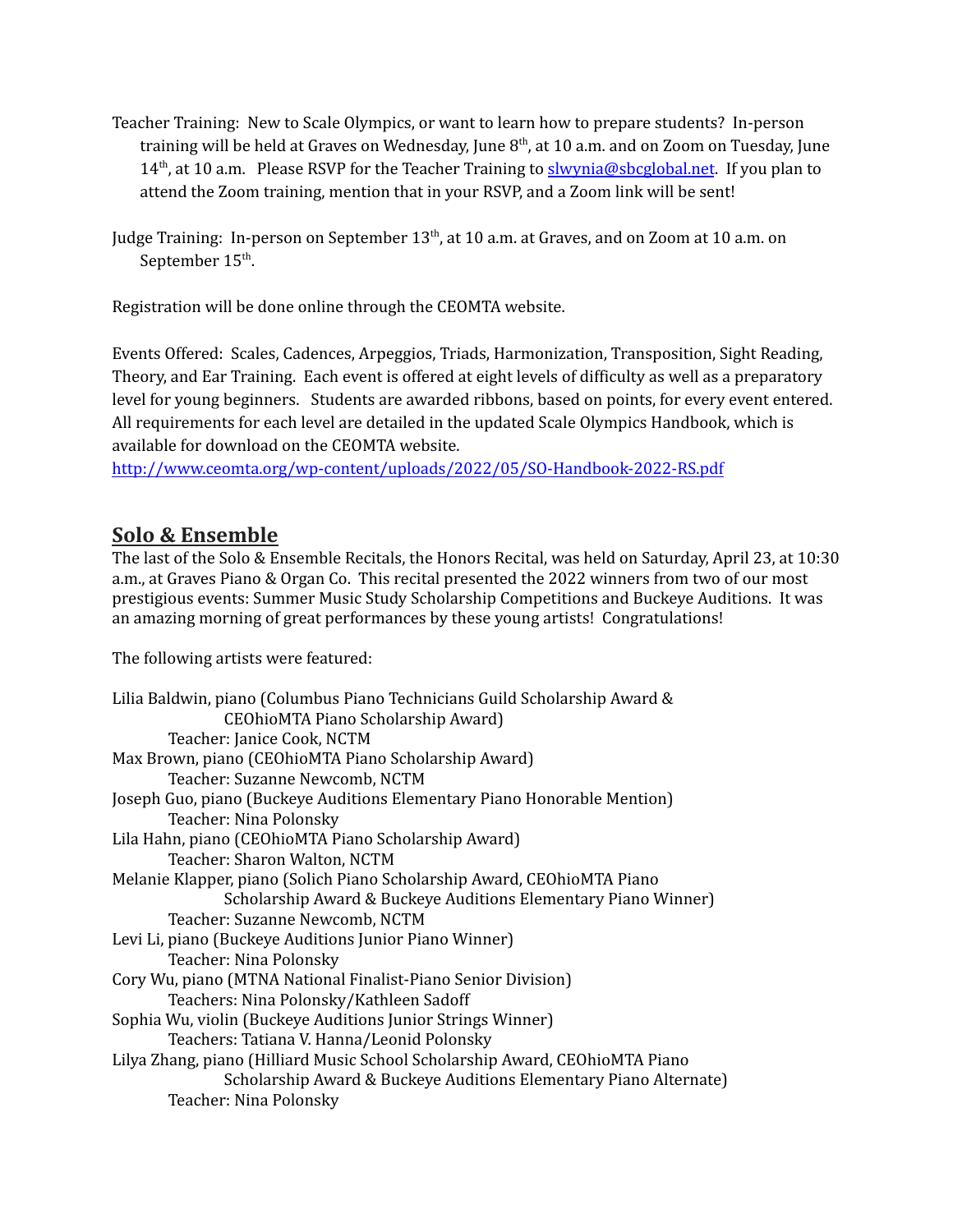Student Solo and Ensemble Recitals coming up soon in the Fall

The next Student Solo and Ensemble Recital is scheduled for Sunday, November 13, 2022, at Graves Piano & Organ Co. Be sure to get your registrations and participation fees in by Thursday, November 3, 2022 (postmarked). The recitals are open to students of all members who have studied for at least one year. They are a great performance opportunity for any well-prepared student, and the perfect chance for them to hear other fine students from our district.

Detailed information can be found on our website:

<http://www.ceomta.org/student-events/student-solo-ensemble-recitals>. Please contact Dr. Caroline B. Salido-Barta, chair, at 614-440-3555 or thepianoartsstudio@yahoo.com, for additional questions.

## **OhioMTA/Graves Piano Competition**

Congratulations to all participants in the 2022 OhioMTA/Graves Piano Solo & Ensemble Contest!

#### Elementary Solo

- 1st place Ryan Wang (Teacher: Fan Zhang) \$200
- 2nd place Lena Weinberg (Teacher: Kathleen Sadoff) \$100
- 3rd place Lilya Zhang (Teacher: Nina Polonsky) \$75
- 4th place Ann Sheng (Teacher: Erya Yu) \$50
- Honorable Mention Wallace Shen (Teacher: Ella Karasik) Honorable Mention Olivia Chan (Teacher: Erya Yu)
- Honorable Mention Spencer Zhang (Teacher: Ella Karasik)

#### Elementary Duo

- 1st place Sophia Fan & Vicky Yang (Teacher: Benita Leung) \$200
- 2nd place Ann Sheng & Aimee Wang (Teacher: Erya Yu) \$100

#### Junior Solo

- 1st place Levi Li (Teacher: Nina Polonsky) \$300
- 2nd place Ian Shang (Teacher: Benita Leung) \$150
- 3rd place Evan Dan (Teacher: Sean Schulze) \$75
- 4th place Sophia Nguyen-Huynh (Teacher: Sean Schulze) \$50
- Honorable Mention Melanie Klapper (Teacher: Nina Polonsky)
- Honorable Mention Avery Li (Teacher: Nina Polonsky)

#### Junior Duo

- 1st place Levi Li & Erik Jacoby (Teachers: Nina Polonsky & Kathleen Sadoff) \$200
- 2nd place Andrey Bakalov & Judy Wu (Teacher: Nina Polonsky) \$100
- Honorable Mention Austin Xiao & Eric Hong (Teacher: Erya Yu)
- Honorable Mention Evie Hu & Ella Tang (Teacher: Kathleen Sadoff)
- Honorable Mention John Zhan & Philip Zhan (Teacher: Benita Leung)

#### Senior Solo

- 1st place Katia Jacoby (Teachers: Nina Polonsky & Kathleen Sadoff) \$400
- 2nd place Evan Yu (Teacher: Tatiana Kats) \$200
- 3rd place Rachel Zhu (Teacher: Sally Sansbury) \$100
- 4th place Kaede Suzuki (Teacher: Polina Bespalko) \$50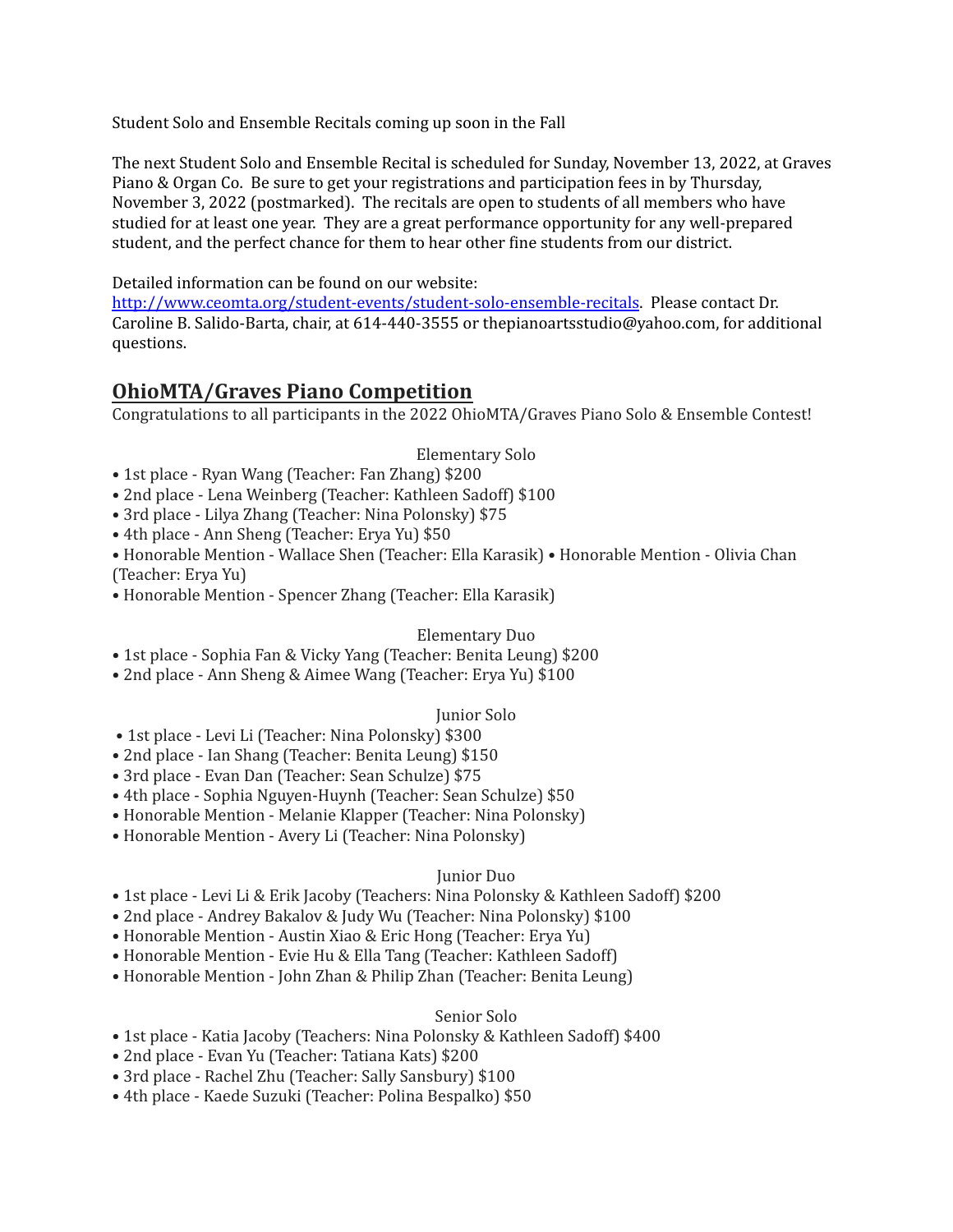• Honorable Mention - Benedict Cecilio (Teacher: Jackson Leung)

#### Senior Duo

• 1st place - Hannah Wang & Lucy Zhang (Teacher: Benita Leung) \$200

• 2nd place - Pataranon Boontagamon & Andy Yu (Teachers: Timothy Ledger and Qian Yoyo Liu) \$100

#### Young Artist Solo

- 1st place Alejandro Orta (Teacher: Christopher Fisher) \$500
- 2nd place Chi-Tou Lao (Teacher: Jackson Leung) \$200
- Honorable Mention Qiqi Wang (Teacher: Jackson Leung)
- Honorable Mention Yuqi Chen (Teacher: Tianshu Wang)

#### Adult Duo

- 1st place Abigail Olson & Emma Theberge (Teacher: Emely Phelps) \$200
- 2nd Qiqi Wang & Rebekah Robertson (Teacher: Jackson Leung) \$100
- Honorable Mention Yuqi Chen & Sasha Antonyuk (Teacher: Tianshu Wang)
- Honorable Mention Jingcheng Zhan & Siyao Liu (Teacher: Tianshu Wang)

### **Summer Scholarships Winners**

Alexander Van Bibber Teacher: Nina Polonsky Category: Senior Piano<br>
Cash Award: \$700 Graduating Senior Award sponsored by CEOMTA

Melanie Klapper Teacher: Nina Polonsky Cateory: Elementary Piano Cash Award: \$400 Solich Scholarship of \$250 and CEOMTA Scholarship of \$150

Lilya Zhang Teacher: Nina Polonsky Category: Elementary Piano Cash Award: \$350 Hilliard Music School Scholarship of \$250 and CEOMTA Scholarship of \$100

Chutian Lin<br>
Category: Senior Piano<br>
Cash Award: \$300 Category: Senior Piano Merry Go Round Scholarship of \$250 and CEOMTA Scholarship of \$50

Lilia Baldwin Teacher: Janice Cook Category: Senior Piano Cash Award: \$250 Piano Technicians Guild Scholarship of \$200 and CEOMTA Scholarship of \$50

Category: Senior Piano Cash Award: \$200 CEOMTA Scholarship

Lila Hahn Teacher: Sharon Walton Category: Senior Piano Cash Award: \$150 CEOMTA Scholarship

Max Brown Teacher: Suzanne Newcomb

--Debra Mattera & Sally Sansbury, Summer Scholarship Co-chairs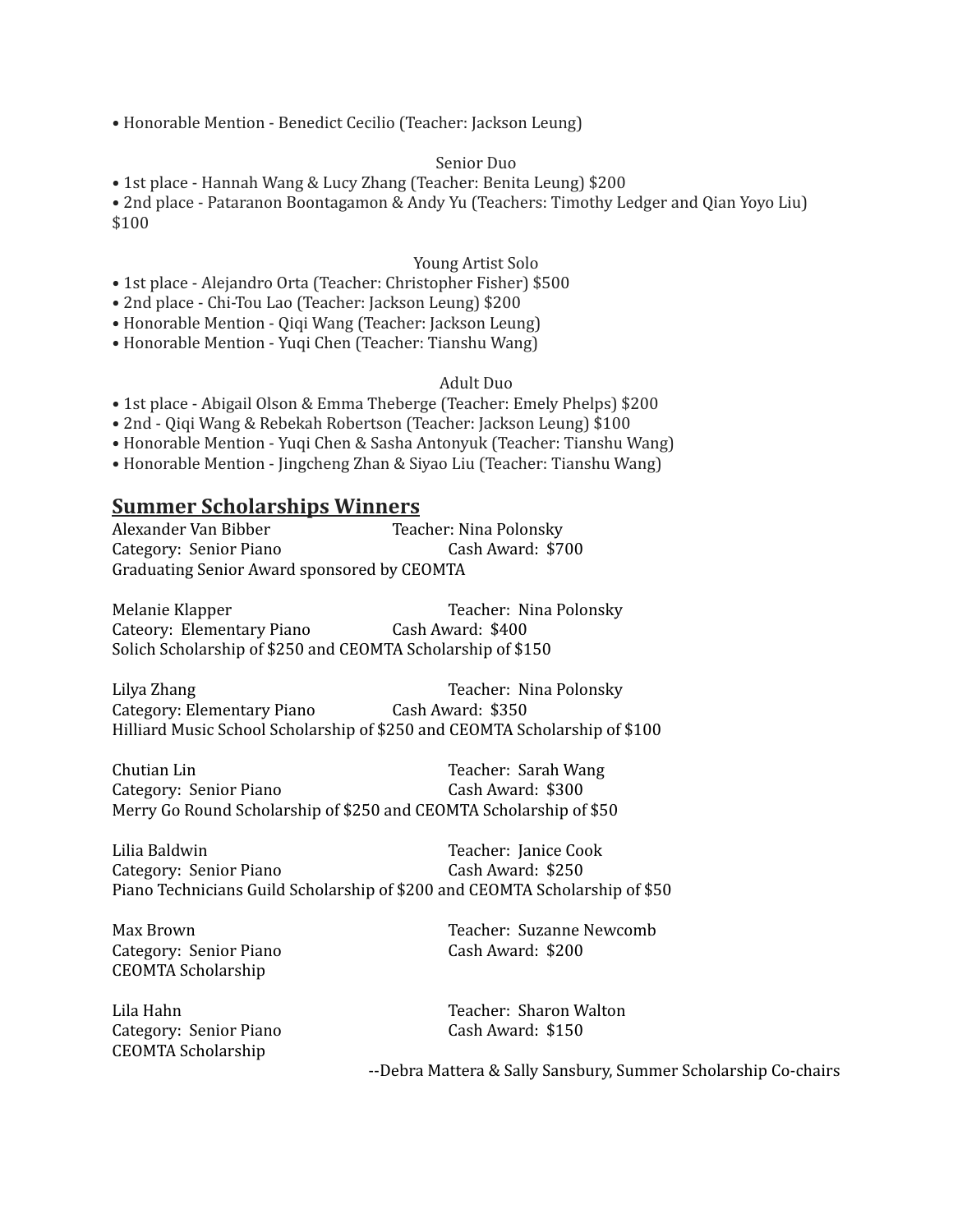## **Buckeye Competition**

Congratulations to the winners of the Ohio Music Teachers Association District Buckeye Audition winners. This event was held on April 16, 2022 at Graves Piano & Organ Company, Columbus. Each spring, highly motivated students in piano, string, voice, and winds compete at the district level. The division winners advance to the State Finals on June 11, 2022 at Malone University in Canton, Ohio to compete for cash prizes awarded to state winners in Elementary (\$200), Junior (\$275), and Senior 9\$350) level categories.

ELEMENTARY PIANO 1st Place: Melanie Klapper - Teacher: Nina Polonsky Alternate: Lilya Zhang - Teacher: Nina Polonsky Honorable Mention: Joseph Guo - Teacher: Nina Polonsky

JUNIOR PIANO 1st Place: Levi Li - Teacher: Nina Polonsky Alternate: Alester Xiao - Teacher: Suzanne Newcomb

SENIOR STRINGS 1st Place: Katia Jacoby - Teaches: Kathleen Sadoff and Nin Polonsky Alternate: Rachel Zhu - Teacher: Sally Sansbury Honorable Mention: Shrey Shyamalan - Teacher: Nick Ross

# **TEACHER ACTIVITIES AND NEWS**

# **Certification**

MTNA has a fine national certification program and all OMTA members are encouraged to earn the designation NCTM (Nationally Certified Teacher of Music.) When YOU have a student move to another state… or have a family member in another town who wants to start lessons, how do you help them find a good teacher? What do *you* look for in a teacher? An excellent way to find a skilled teacher is to go to the MTNA website and search for nationally certified teachers by zip code.

The voluntary certification program asks you to demonstrate your skills as a teacher, demonstrate your proficiency on your instrument, share your Teaching Philosophy and your Studio Policy, share pictures and descriptions of your teaching environment, address hypothetical issues you might have with parents or a colleague, and show knowledge of music history, music theory, musical form, and a sequential curriculum for your students.

A Certification Meeting was held on May 16 and another one will be on Monday, June 6 at Graves Piano and Organ at 9:45 a.m. Please contact Janice Cook by text or email to reserve a spot at the meeting. If you cannot come, but have an interest in becoming nationally certified, let Janice know and study the guidelines at [https://certification.mtna.org](https://certification.mtna.org/)

Show your commitment to excellence as a teacher by joining the ranks of those who are nationally certified. Thoughts by nationally known leaders in our profession: